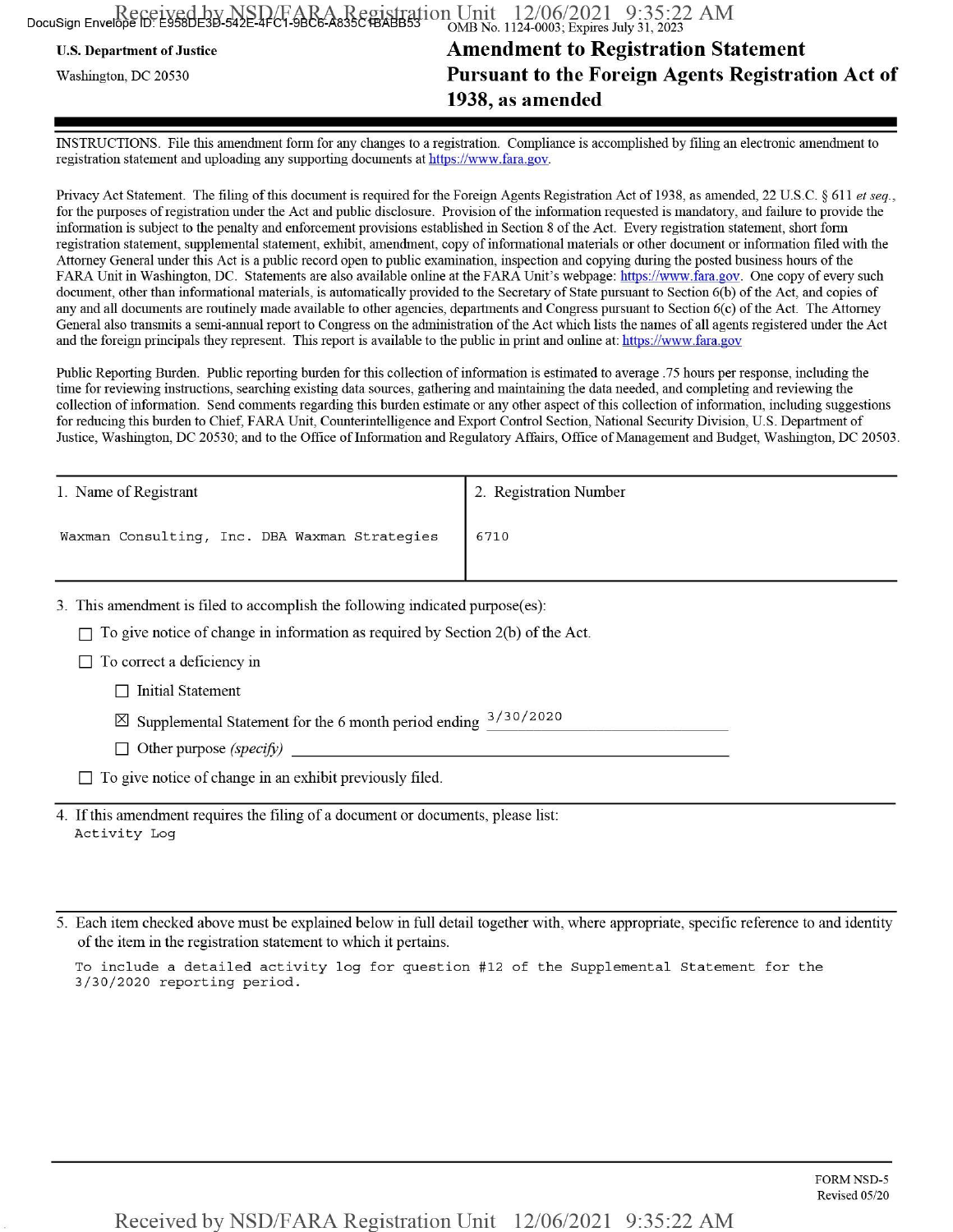## **EXECUTION**

In accordance with 28 U.S.C. § 1746, and subject to the penalties of 18 U.S.C. § 1001 and 22 U.S.C. § 618, the undersigned swears or affirms under penalty of perjury that he/she has read the information set forth in this statement filed pursuant to the Foreign Agents Registration Act of 1938, as amended, 22 U.S.C. §611 *el seq.,* that he/she is familiar with the contents thereof, and that such contents are in their entirety true and accurate to the best of his/her knowledge and belief.

| Date      | <b>Printed Name</b> |                                                        |
|-----------|---------------------|--------------------------------------------------------|
| 12/4/2021 | Michael Waxman      | oocusigned by:Signature <sup>1</sup><br>Michael Waxman |
|           |                     | -D356A8C2D02E453                                       |
|           |                     |                                                        |
|           |                     |                                                        |
|           |                     |                                                        |
|           |                     |                                                        |

This statement shall be signed by the individual agent, if the registrant is an individual, or by a majority of those partners, officers, directors or persons performing similar functions, if the registrant is an organizat